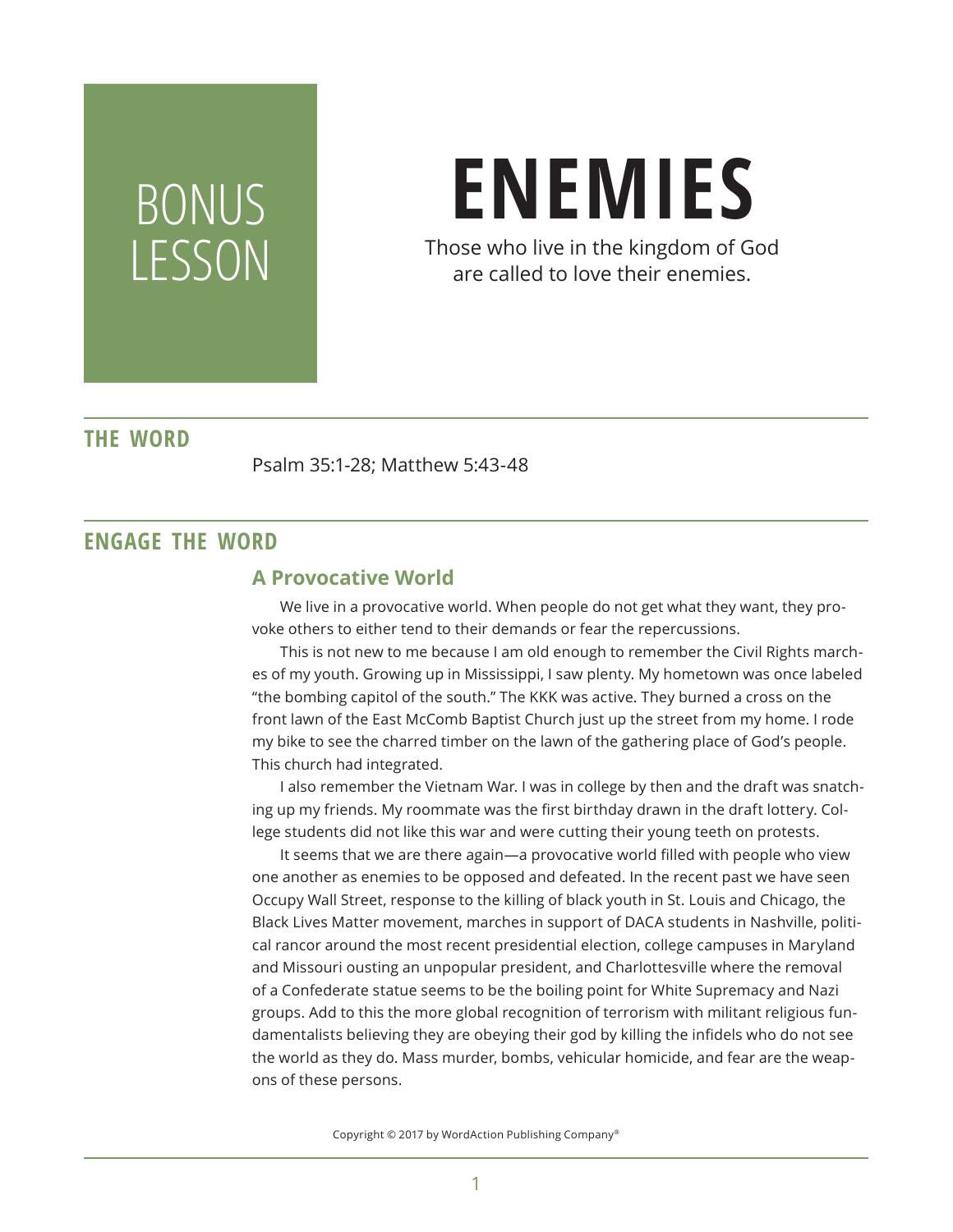

Like it or not, we live in a world of named enemies. They come in different shapes and sizes. Some are more violent than others. Destruction is their goal. Others are not seeking harm, but rather bringing attention to issues that are important to them. They are provoking people in authority to pay attention to things being swept under the rug. Religion and race seem to be the touch-points of the anger that is rising. And the church is being placed in the crosshairs of the battle field. In some cases, we are the declared enemy because of our silence, our understanding of marriage, our nationalism, our

segregation, or our Lord. Some of the criticism is justified, some isn't. So how do we respond when we are declared to be the enemy?

#### **Dealing with Enemies**

Thankfully, we have friends, very old friends, in the Psalms of Lament. In Psalm 35, an enemy has struck. This psalmist opens his heart wide enough to give us a freeze frame of his pain.

*Harass these hecklers, God*, *punch these bullies in the nose. Grab a weapon, anything at hand; stand up for me! Get ready to throw the spear, aim the javelin, at the people who are out to get me. Reassure me; let me hear you say, "I'll save you." When those thugs try to knife me in the back, make them look foolish. Frustrate all those who are plotting my downfall. Make them like cinders in a high wind, with Gop's angel working the bellows. Make their road lightless and mud-slick, with Gop's angel on their tails. Out of sheer cussedness they set a trap to catch me; for no good reason they dug a ditch to stop me. Surprise them with your ambush—catch them in the very trap they set, the disaster they planned for me. But let me run loose and free, celebrating God's great work, Every bone in my body laughing, singing, "God, there's no one like you. You put the down-and-out on their feet and protect the unprotected from bullies!"* (Psalm 35:1-10, The Message)

Our friend is following standard operating procedure for dealing with enemies. It is the pattern of lament used in psalms of trouble. The A-B-C structure is,

**A**ddress God and call on God to notice what is happening to you.

**B**ring your complaint before God. In this case, tell God what your enemy is doing to you.

**C**all on God to save you from the intended outcome and promise that when God does, you will praise God to the high heavens among the gathered people.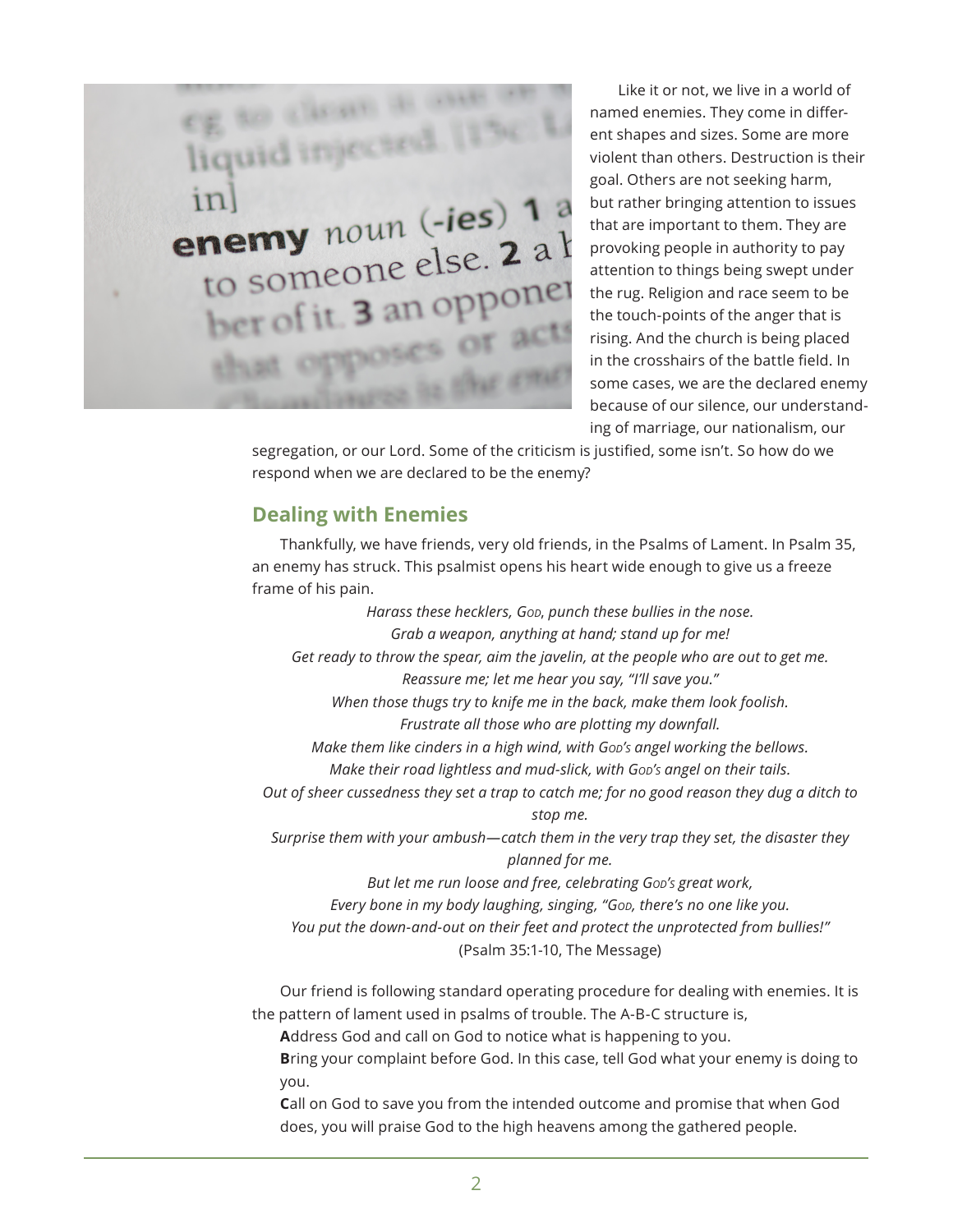This is Enemy 101, by the book. And I get why this is necessary. When something horrible happens, it is better to have a practiced ritual response that requires little thought than to fly off the handle, combust, overreact, and strike back. We're not very good at handling explosive material, so we stick to the plan—ABC (Enemy 101). Our friend in Psalm 35 is playing it by the book. These first 10 verses are one of the most precise expressions of the pattern of lament that can be found in the psalms. But apparently, he can't leave it there. Something is still stuck in his craw and he has more to say. *Hostile accusers appear out of nowhere, they stand up and badger me. They pay me back misery for mercy, leaving my soul empty. When they were sick, I dressed in black; instead of eating, I prayed. My prayers were like lead in my gut, like I'd lost my best friend, my brother. I paced, distraught as a motherless child, hunched and heavyhearted. But when I was down they threw a party! All the nameless riffraff of the town came chanting insults about me. Like barbarians desecrating a shrine, they destroyed my reputation. God, how long are you going to stand there doing nothing? Save me from their brutalities; everything I've got is being thrown to the lions. I will give you full credit when everyone gathers for worship; When the people turn out in force I will say my Hallelujahs.* (Psalm 35:11-18, The Message)

I suppose we humans need to over-explain what our enemy is doing to us. Once is not enough. Or maybe everyone has not quite heard how innocent we are and how guilty they are. We were so good to them when they were sick and needy. We were saintly, they were sinister. Our motives were pure, theirs poison. So our friend returns to the lament pattern and adds more to the B section (ratting on the enemy) and closes with another flowery C ("when you finally act in my favor God, I'll give you full credit").

I love the fact that these prayers made the cut. We don't use them very often in our worship. As followers of a crucified Lord who had real enemies, we need to know what to do with our enemies. I'm still waiting for some brave soul to stand up during the morning service and declare,

> Pastor, I have something I need to share with the church today. Someone lied about me this week.

I went to this person and tried to make it right and this person spit in my face. Now they're setting traps for me and spreading more lies. I've had it with this guy.

This is the last straw. I am sick and tired of being assaulted by his mouth.

I hope he loses his job, gets hauled into court, sued into bankruptcy, and sentenced to do hard time.

I hope the bank forecloses on his mortgage, seizes his assets, and runs a front page headline telling the whole town what a jerk he is.

I hope every evil deed he has done comes back to haunt him until the day he dies and then I hope people line up to spit on his grave.

And I love the Lord with all my heart and long to dwell in the house of the Lord forever. Amen.

That would be a service to remember. There is octane in this prayer, the kind that we find in Psalm 35. And believe it or not, our psalm friend still isn't done.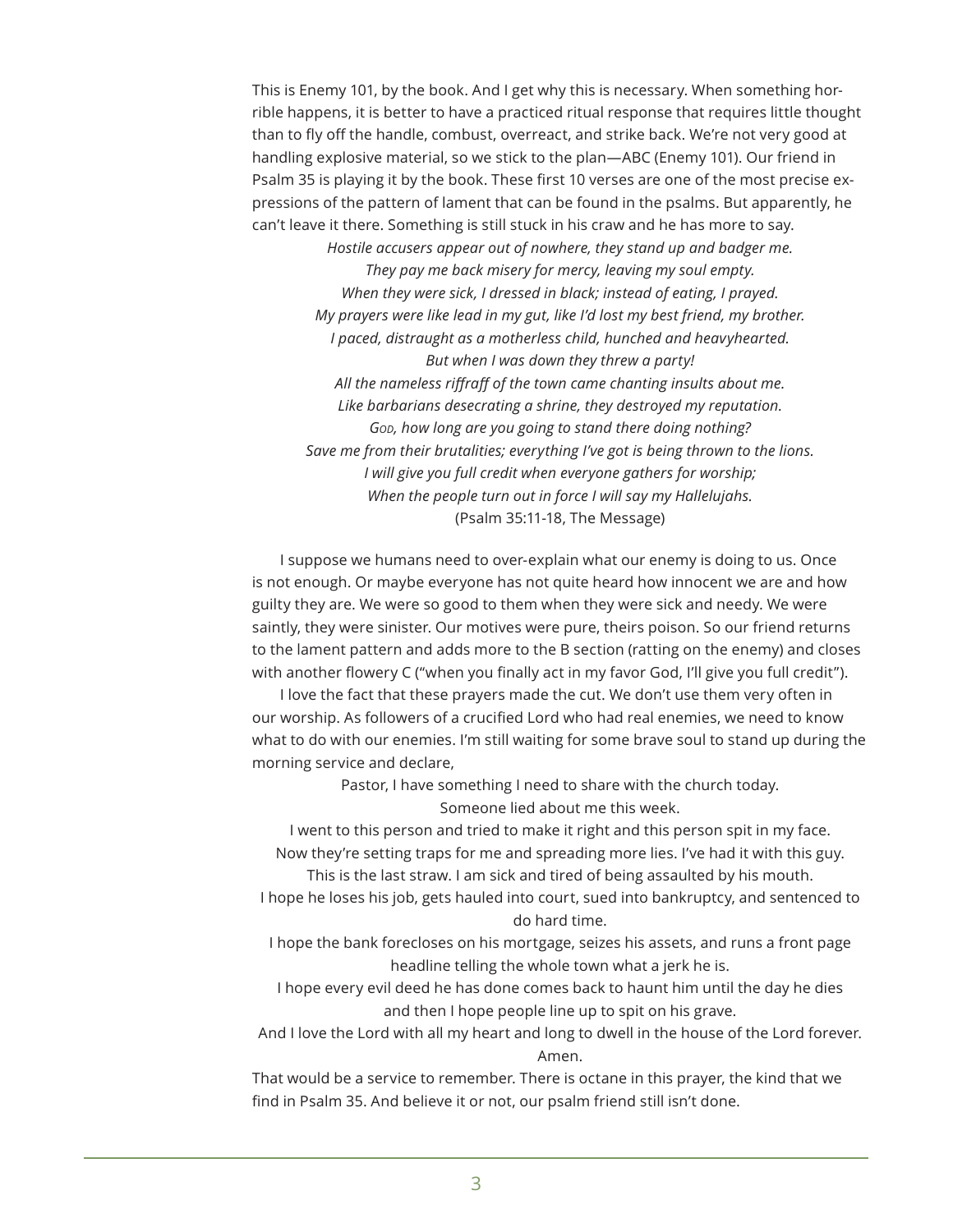*Don't let these liars, my enemies, have a party at my expense, Those who hate me for no reason, winking and rolling their eyes. No good is going to come from that crowd; They spend all their time cooking up gossip against those who mind their own business. They open their mouths in ugly grins, Mocking, "Ha-ha, ha-ha, thought you'd get away with it? We've caught you hands down!"*

*Don't you see what they're doing, God? You're not going to let them get by with it, are you? Not going to walk off without doing* something, are you?

*Please get up—wake up! Tend to my case. My God, my Lord—my life is on the line. Do what you think is right, God, my God, but don't make me pay for their good time. Don't let them say to themselves, "Ha-ha, we got what we wanted." Don't let them say, "We've chewed him up and spit him out." Let those who are being hilarious at my expense Be made to look ridiculous. Make them wear donkey's ears; Pin them with the donkey's tail, who made themselves so high and mighty!*

*But those who want the best for me, Let them have the last word—a glad shout! and say, over and over and over, "God is great—everything works together for good for his servant." I'll tell the world how great and good you are, I'll shout Hallelujah all day, every day.* (Psalm 35:19-28, The Message)

Alright, now he's done. I can hear the liturgical response among the people of God at the close of this reading: "This is the word of the Lord. Thanks be to God." Really? What is this doing in the Bible? Simple. It is how we feel when we are being done wrong, when things are being said about us that aren't true, when peace is being smashed by protest, when truth is being rewritten, when accusation is being launched, when anger and violence become the mode of protest. For some reason, we believe these things matter to God. So we,

**A**ddress God and call on God to notice what is happening to us. **B**ring our complaint before God and tell God what our enemy is doing to us. **C**all on God to save us from the intended outcome of our enemy and promise that when God does, we will praise God to the high heavens in the gathered congrega-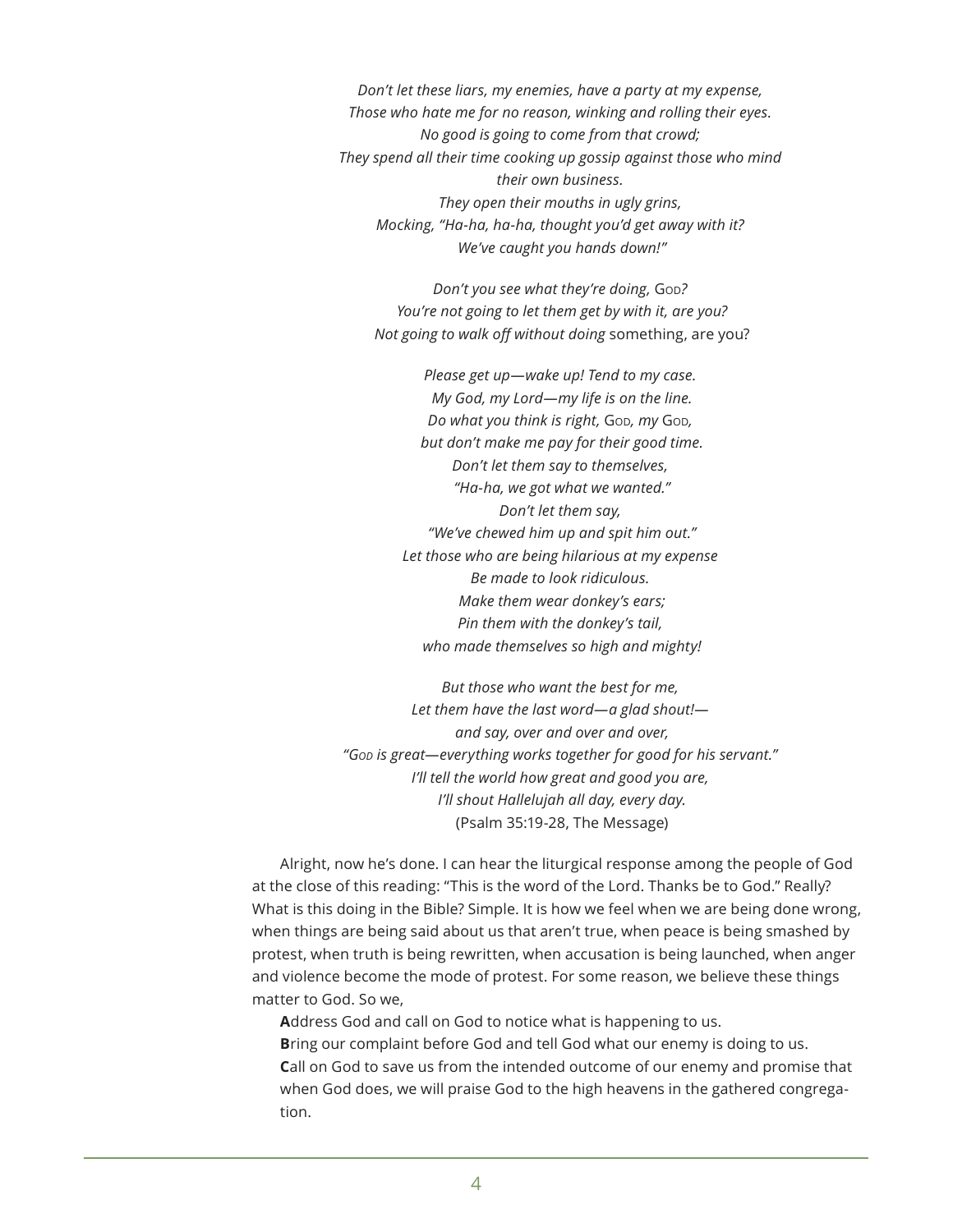Is it wrong to want vengeance? God announces several times, "Vengeance is mine. I will repay." Ours is a God who loves justice, destroys evil, and leverages consequences. God doesn't sweep evil under a cosmic rug, wink at it, or look the other way pretending not to notice. Revenge and vengeance are God's stated prerogative. And we, the followers of this God, have been formed to believe that this stuff matters enough in the presence of God to bring our ABC petition to the throne. But like our friend in Psalm 35, we sometimes think we need to help God out a bit, explain it a little better, or suggest the appropriate divine response. God appears to be slow and clumsy at following our prayerful instructions. Especially when there is no justice in sight, and criminals walk, and cheaters win, and abusers go free, and liars are believed. So we help God out. And we feel justified in doing so because we are certain that He is on our side. We even have a name for our assistance—righteous anger. And maybe it is righteous anger. But I suspect it is a little more self-righteous than righteous.

As I observe humans, we tend to go in one of two directions when dealing with our enemies.

- 1. *Outward.* This one looks like road rage, a fist through a wall, a raised voice, a quick email retort, blunt words, demeaning comments, or hand signals. We, like our gushing Psalm 35 friend, need to put it out on the table so everyone can understand what our enemy is doing.
- 2. *Inward*. Many Christians are too nice to do any of the outward stuff so we swallow it down into the pit of our being and hope it gets dealt with there. We process enemies inwardly. And this eventually looks like obsessive worrying, biting fingernails to the quick, overeating, cutting, overmedicating, depression, passiveaggressive behavior, low self-esteem, workaholism, and even suicide.

In my speaking on this issue, the survey shows that about a third of church-goers deal with enemy anger outwardly and a majority two-thirds swallow it inwardly. Which are you?

In the movie *Dead Poet's Society,* a young man named Neil attends a boarding school and discovers his love for the arts. He tries out for and gets the lead role in the upcoming campus drama, "A Midsummer Night's Dream." His father, a brash military type, finds out about the drama, makes his way to the school, and gives Neil a severe tongue-lashing. He explains in no uncertain terms that Neil is to prepare for a business career so that he can run the family business. He feels this drama nonsense must cease immediately. Neil wrestles with the war between his own desires and those of his father. He goes through with the dramatic production, believing that if his father can see him act, he will change his mind. Neil brings the house down in applause every night of the performance. His father attends the final show, leaning against the back wall with arms folded and a scowl of disdain on his face. Following the curtain call and the thunderous affirmation of Neil by the audience, the cast retreats backstage to the cast party. Neil's father interrupts the party, drags Neil by the arm to the car, shoves him in the front seat, and tells him this is the end of his dramatic interest. They go home. Neil goes upstairs with the denunciation ringing in his ears. The father goes to sleep. In the middle of the night Neil goes into his father's office, finds his father's handgun, and takes his life. We see two kinds of anger in this movie—the outward anger of the father and the inward anger of the son. Both are deadly.

So what are we to do with our enemy anger? Thankfully, there is one more option. We can take it Godward. This is what the lament psalms are trying to do. It is what Paul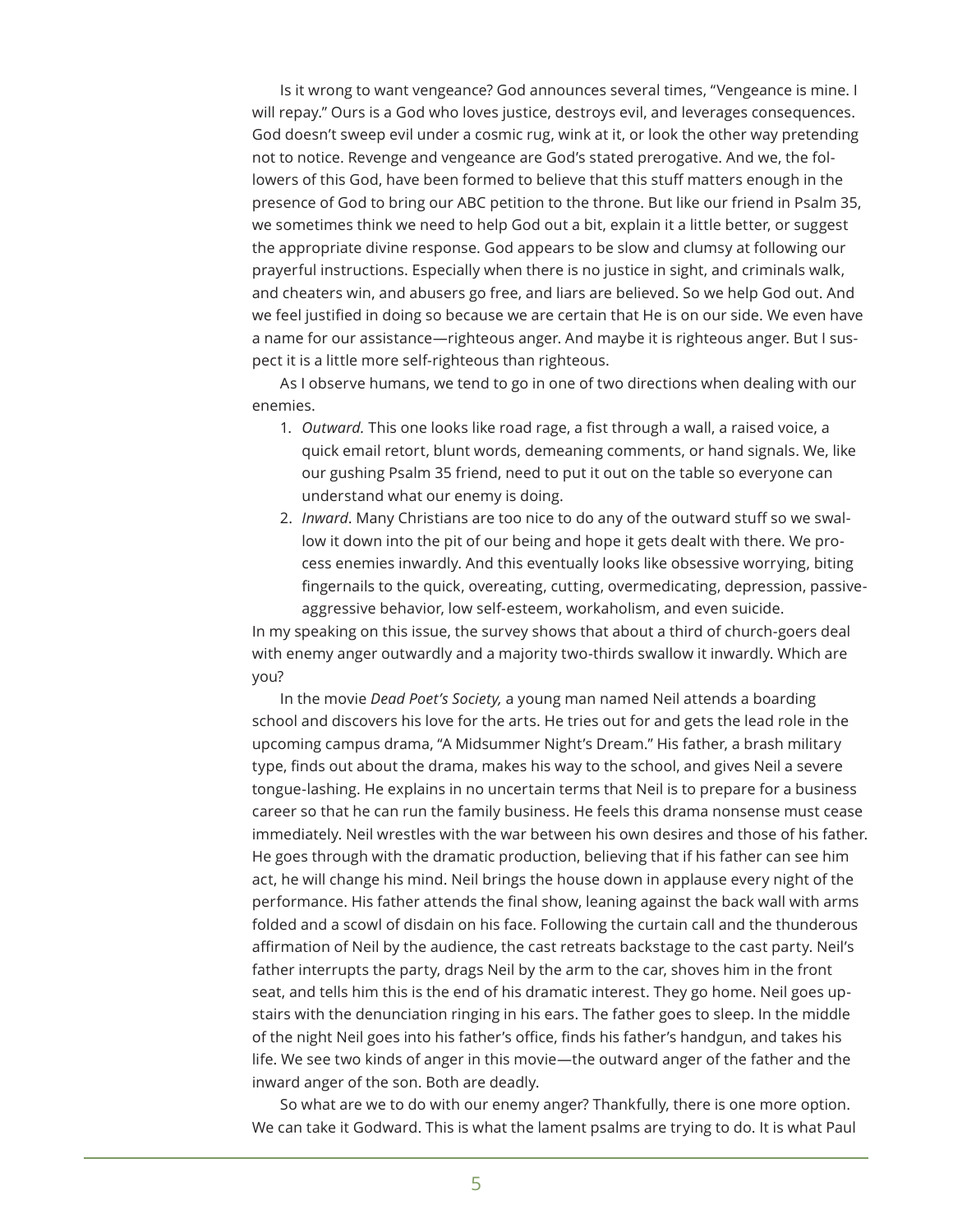is encouraging the Ephesians (4:26) to do when he says, "Be angry. Sin not." Take all the octane, the hurt, the bitterness, the pain, and the disappointment to God. As we put words to it, the enemy comes to exist in the presence of God. And God is the only demolition expert with the capacity to turn our anger into something productive and good.

I remember having an enemy in a local church. It began with her disagreement of my understanding of the book of Revelation. She sat in the middle of her pew section and shook her head side to side the whole time I preached. It escalated from there as she filled out the "encouragement cards" in the pew racks with Bible verses about false prophets and hypocrites and sent them to me via the offering plate. She visited sick people in the hospital and spent an hour telling them what an awful pastor I was. She never missed a chance to do me harm. One day I was complaining to a good friend about her antics and he replied, "She is your enemy, you know." "No", I replied, "she's just a misguided sister." My friend spoke truth to me when he said, "No, she is your enemy. An enemy will take every opportunity to harm you, and she does. So if you'll finally admit that she is your enemy, then you can do the Christian thing with her." "Which is?" (I already knew what was coming.) He answered, "Ask Jesus to help you love your enemy."

#### **Jesus' Response**

My friend would bring Jesus into this. I could do the ABC, swallow it down, and overexplain her to God and anyone who would listen…. but Jesus complicates this. The Jesus who was hunted as a baby by enemy Herod. The Jesus who was opposed by enemy Pharisees. The Jesus who was betrayed by enemy Judas. The Jesus who was handed over by enemy Pilate. The Jesus who was falsely accused by enemy Sanhedrin. The Jesus who was tortured and tormented by enemy soldiers. The Jesus who was crucified by enemy Rome. The Jesus who had more enemies than I will ever face. One day He stood on a mountain and said, *"You have heard that it was said, 'You shall love your neighbor and hate your enemy.' But I say to you, Love your enemies and pray for those who persecute you, so that you may be children of your Father in heaven; for he makes his sun rise on the evil and on the good, and sends rain on the righteous and on the unrighteous. For if you love those who love you, what reward do you have? Do not even the tax collectors do the same? And if you greet only your brothers and sisters, what more are you doing than others? Do not even the Gentiles do the same? Be perfect, therefore, as your heavenly Father is perfect."* (Matthew 5:43-48, NRSV)

What kind of God is this? Can He possibly be even a distant relative to the God who claims vengeance as His own domain? This God makes the sun rise on the evil and good, and sends rain for the crops of the righteous and unrighteous. I wish Jesus had consulted me before doing this. I could have helped Him out. My plan would straighten out this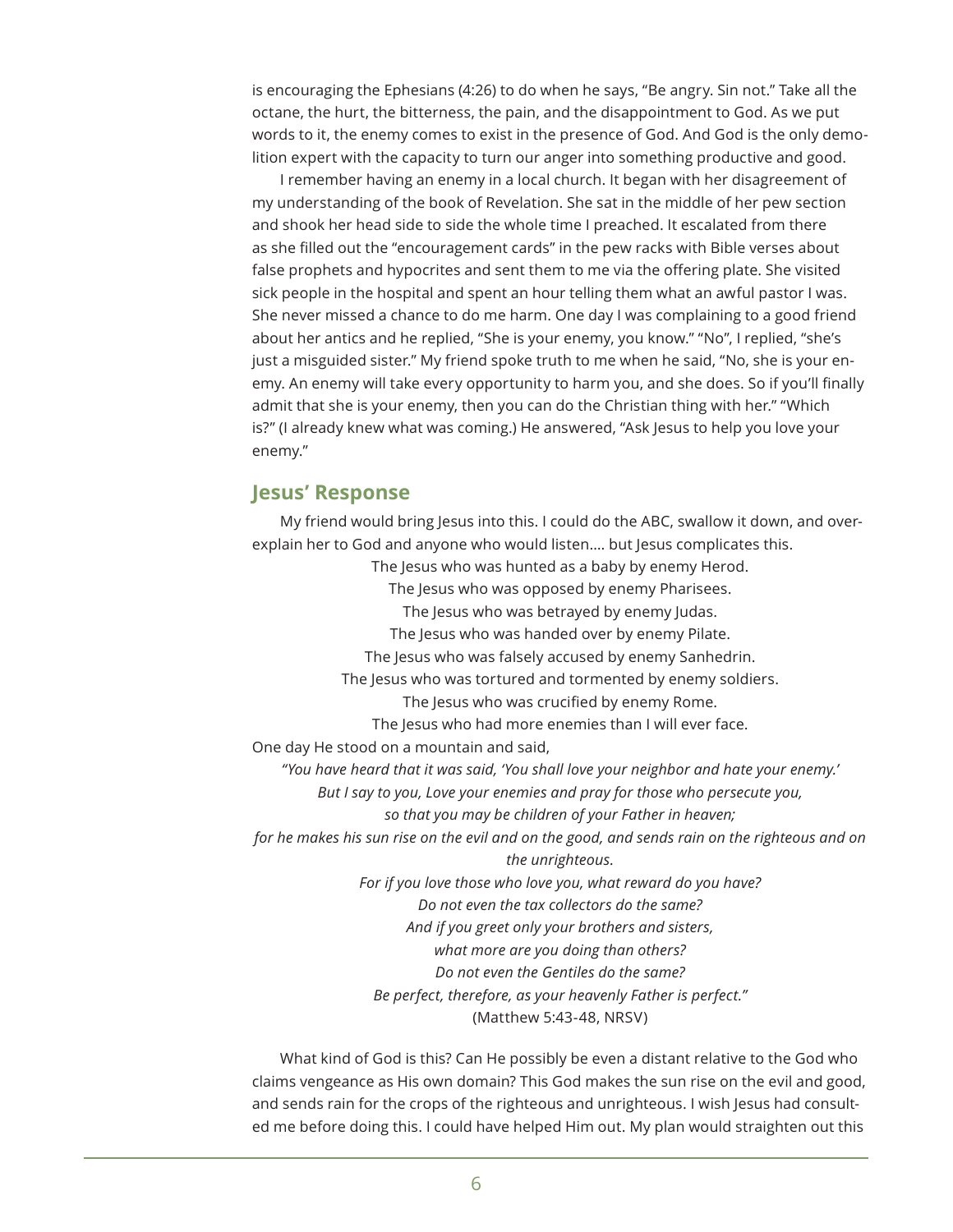crooked world fast. Just send rain on the crops of Christian farmers and let all the others wilt in the field. And give all the cancer to child molesters. And the wife-abusers get an incurable rash. And mean-spirited gossips go bald (both male and female). Swindlers get termites. And predestine all the drunk drivers to be on the same flight, piloted by a crooked politician, and crash it into a pornography film studio. Now that would straighten out this world in a hurry.

Some have suggested that God is actually like this. AIDS is God's judgment on homosexuality. 9-11 is God's signal to America that He is sick of our ways. A tsunami is God's text message to a Muslim country that He doesn't approve of their religion. But if God is like that, why stop there? Make every bad thing that happens in our world God's vengeance.

Yet, Jesus stands on a mountain and says as clearly as we are willing to hear, "Your God is not like that. Your God is different, other, holy. Your God loves you when you are His enemy. Your God is love that confounds every response you can imagine." If Jesus had just left it with that, we would just be the people who believe in a God of holy love. But He said more. "Therefore, be children of your Father in heaven and reflect His likeness by loving your enemies as the Father loves His enemies. In this regard, be perfect as your Father in heaven is perfect." We're toast…unless God can empower something that is humanly impossible.

The biblical doctrine of perfection, perfect love, and Christian perfection (all good Wesleyan terms), shows up at the point of loving enemies. The love of enemies is not a peripheral issue of faith to us, but goes to the heart of what we mean holiness to be. I don't think this means we are to have warm, fuzzy feelings about people who do horrible things, nor to excuse the wrong they did, nor to sweep their actions under the rug, nor to look the other way. Rather, I think it means that we take them to God (ABC), and hold them in the presence of God until we have clarity about how to love them. It means that we will actually do enough justice in the world to make some enemies. It means that we will stop overreacting with our own self-righteous response and start imagining the way God makes things right. It means that our raw octane may become the raw material of God's justice in the world. It means that our enemy might well become our neighbor. It means that we will resemble Jesus.